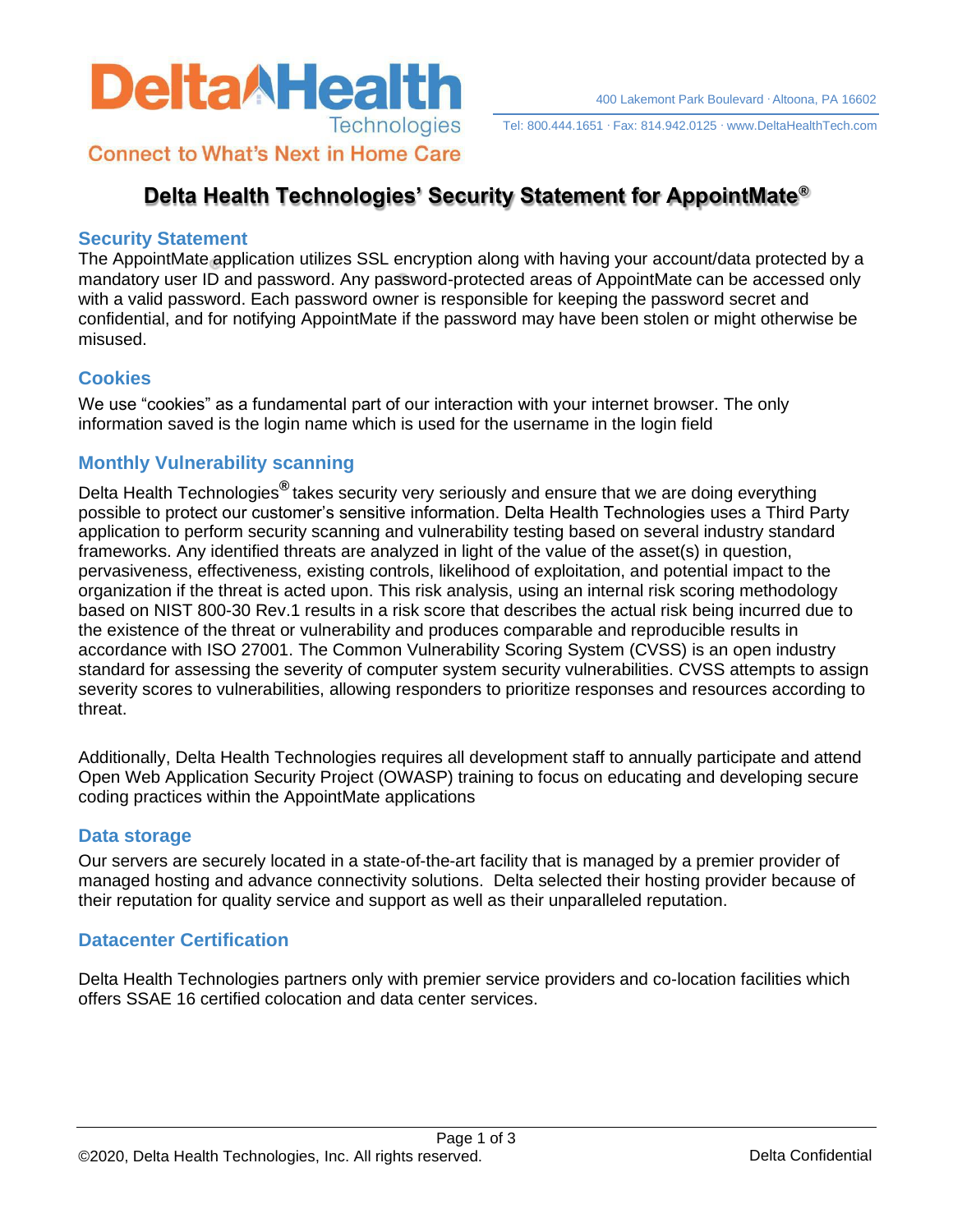# **Statement on Auditing Standards SSAE-16 Compliance**

SSAE 16 is the new auditing standard put forth by the Auditing Standards Board (ASB) of the American Institute of Certified Public Accountants (AICPA). Replacing the Statement on Auditing Standards no. 70, otherwise known as SAS 70, SSAE-16 Compliance is used for evaluating service provider organization control objectives and activities so that the information can be shared with other parties in a uniform reporting format that is generally accepted by the audit community.

The issuance of the opinion report prepared by Expedient's independent accounting and auditing firm in accordance with SSAE-16 is a reliable indicator that our control objectives and activities have been examined and were found to meet the standards set forth by the AICPA.

## **SSAE-16 Compliance Reports:**

## • **SOC 1 Report (Type II)**

Report on Controls at a Service Organization Relevant to User Entities' Internal Control over Financial Reporting (SSAE-16) – This report is used by customers undergoing financial statement audits and those who require compliance with the Sarbanes-Oxley Act or similar regulation. It reports on the effectiveness of controls

in achieving stated objectives throughout a specified period and was formerly known as SAS 70. Receipt of this report requires execution of a mutual non-disclosure agreement and is available from an account manager.

# • **SOC 2 Report (Type II)**

Report on Controls at a Service Organization Relevant to Security, Availability, Processing Integrity, Confidentiality or Privacy – This report is used by customers who require confidence in the critical business processes and procedures to complement compliance with the Health Information Portability and Accountability Act (HIPAA), Payment Card Industry Digital Security Standard (PCI-DSS), and

other industry or government regulations with relevant requirements. Receipt of this report requires execution of a mutual non-disclosure agreement and is available from an account manager.

# • **SOC 3 Report**

Trust Service Report for Organizations – This report is used by prospective and current customers as a general overview of controls related to certain processes and procedures. Receipt of this report requires acceptance of our terms and conditions and is available for download.

# **People and access**

Delta Health Technologies Operation Support maintains an account on all hosted AppointMate systems and applications for the purpose of maintenance and support. Only employees with the highest clearance have access to application data. Application data is only accessible with appropriate credentials, ensuring that there are no possibilities of one customer having access to another customer's data without the explicit knowledge of their login information.